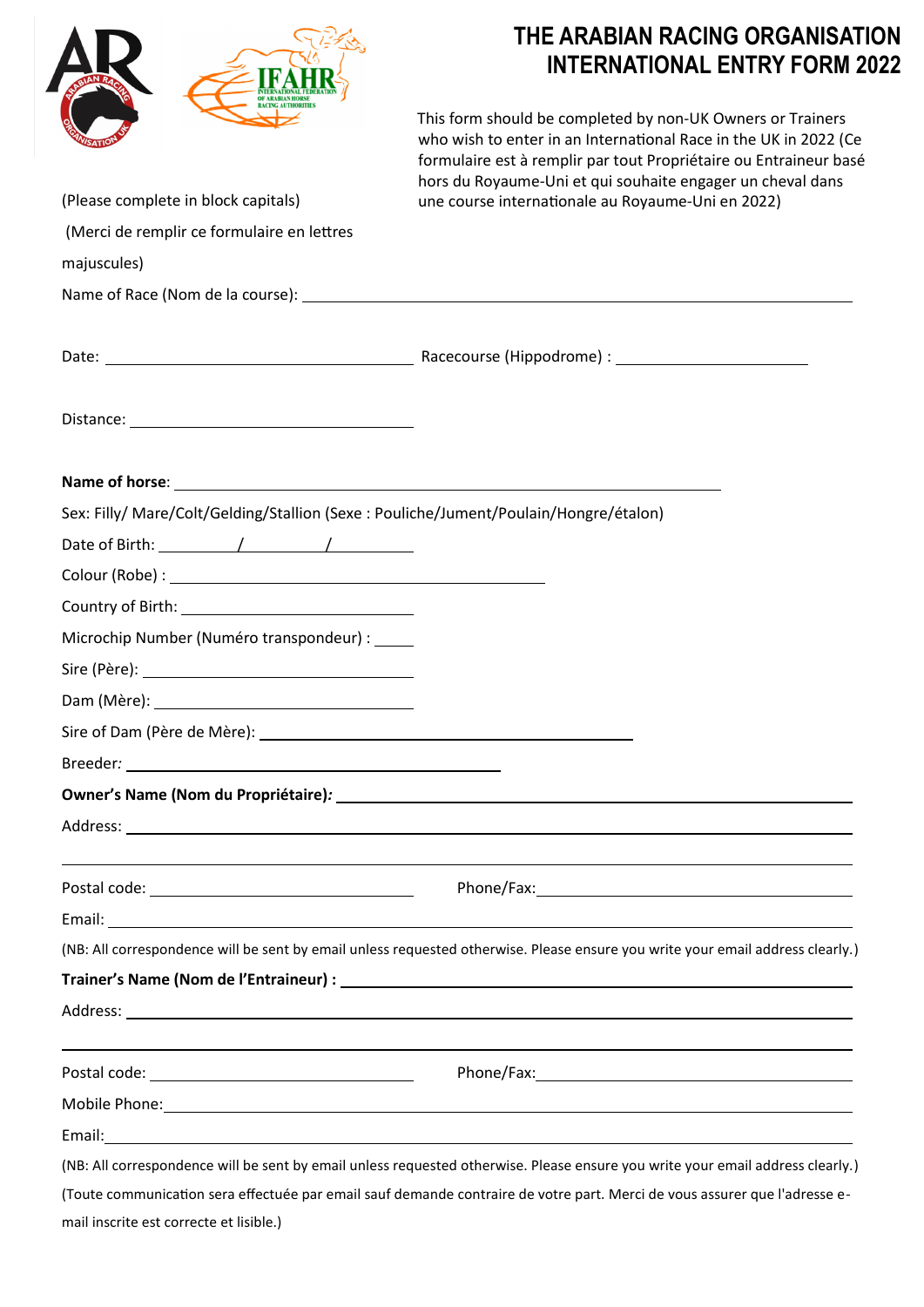

### **Colours:**

| 1st Set        | MAIN COLOUR/Couleur<br>principale | DESIGN/Conception | <b>DESIGN COLOUR/</b><br>Couleur du design |
|----------------|-----------------------------------|-------------------|--------------------------------------------|
| <b>JACKET</b>  |                                   |                   |                                            |
|                |                                   |                   |                                            |
| <b>SLEEVES</b> |                                   |                   |                                            |
| CAP            |                                   |                   |                                            |



### **Payment:**

All fees must be paid at the time of entry otherwise the entry will NOT be accepted.

(La totalité des frais d'engagement doivent être réglés au moment de l'engagement faute de quoi l'engagement NE SE-

RA PAS accepté.)

Please indicate whether you wish to pay (Merci d'indiquer si vous souhaitez payer) :

□ By Bank Transfer (par virement bancaire)

Please transfer all fees to (Merci de procéder au virement vers le compte suivant):

### **ARO LTD CLIENT ACCOUNT**

**WEATHERBYS BANK, SANDERS ROAD, NN8 4BX**

**IBAN: GB05 WBYS 6093 0300 5892 55**

**SWIFTBIC: WBYSGB22**

**ACCOUNT NUMBER: 00589255**

All bank charges are payable by yourself, i.e. the remitter (Tous les frais bancaires sont à votre charge, ie le donneur d'ordre).

Proof of payment must be received with this form (une preuve de payment doit être envoyée avec ce formulaire).

OR

| $\Box$ | Through a France Galop Account (Depuis un compte France Galop) |
|--------|----------------------------------------------------------------|

Please provide full details below (Merci de compléter les informations ci-dessous) :

Name of Account Holder (Nom du titulaire du compte) :

Account Number :(Numéro du compte)